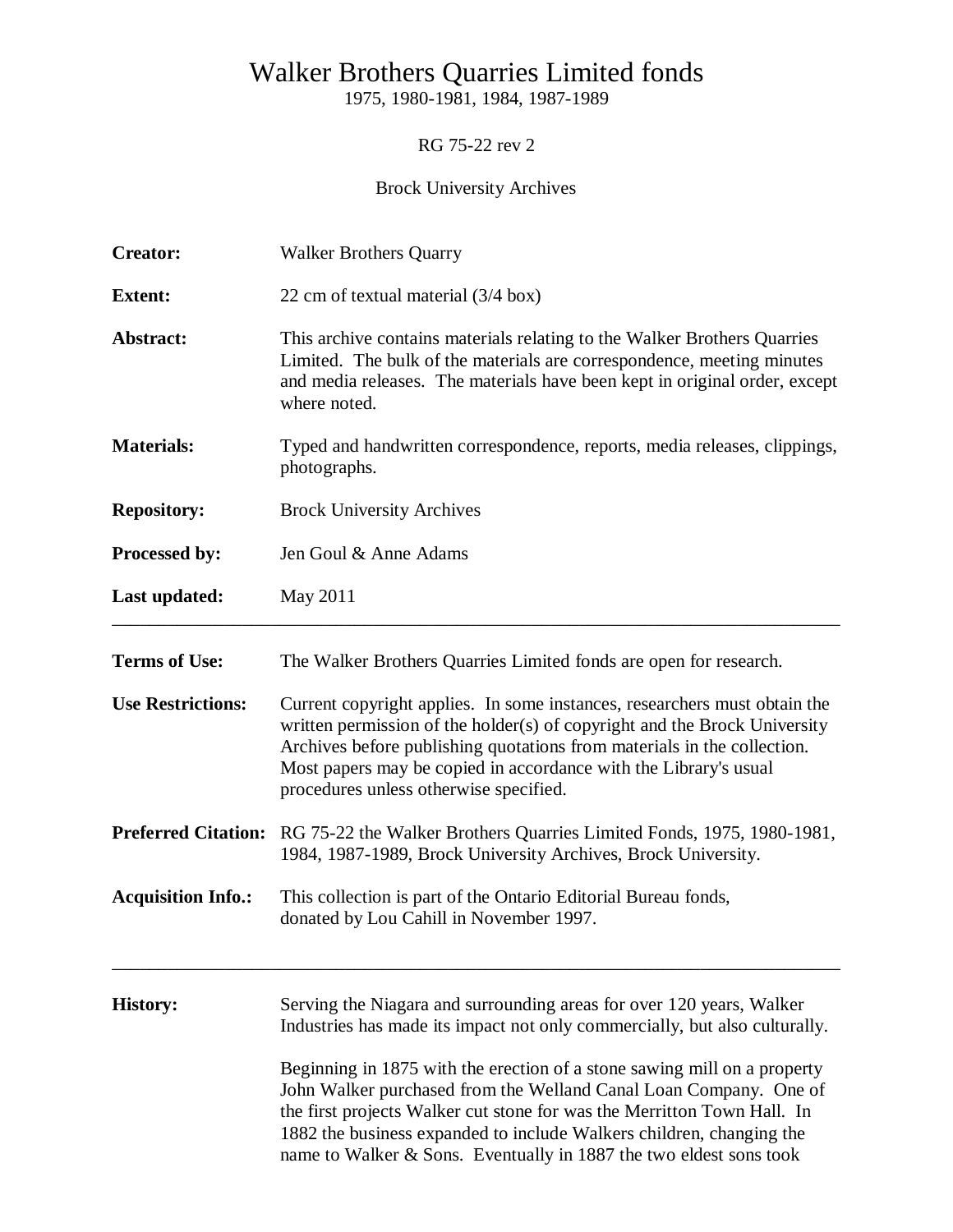control of the business operation and their partnership changed the company"s name to Walker Brothers, the same year the company began operating its first quarry. The quarry was conveniently located alongside the 3rd Welland Canal, offering easy access to Toronto and Hamilton. It was also close to the railway system which allowed immediate access to Thorold and Niagara Falls and later access to parts of Ontario and Quebec. The quarry supplied stone to build numerous halls and armouries across Ontario. A use was also found for the "waste products" of cutting the limestone. Leftover stone chips were sent to paper mills, where stone was needed as part of the sulphite pulp process for making paper.

Beginning to supply the Ontario Paper Company with stone in 1913, meant not only long, hard, work, but also more profit for the company. Before mechanization, most of the loading and unloading of the stone was done by hand, taking 19 man-hours to load an 18 yard railway car. Mechanization followed in 1947 when the plant became fully mechanized making the work easier and increasing production rates. In 1957 the company moved from its original location and opened the St. Catharines Crushed Stone Plant.

#### **Scope and Content:**

The fonds contains materials relating to Walker Brothers Quarries Limited, from 1975-1989 (non-inclusive). The materials included are meeting minutes, annual reports, media releases, correspondence and minimal photographs. This collection was processed using the "fast-track" processing method; therefore many of the original folders were retained. The materials remained in their original folders in their original order. In some cases titles were added to the folders to clarify the folders contents.

**Organization:** The records were arranged into one series:

Series I, Administrative, 1975, 1980-1981, 1984, 1987-1989

\_\_\_\_\_\_\_\_\_\_\_\_\_\_\_\_\_\_\_\_\_\_\_\_\_\_\_\_\_\_\_\_\_\_\_\_\_\_\_\_\_\_\_\_\_\_\_\_\_\_\_\_\_\_\_\_\_\_\_\_\_\_\_\_\_\_\_\_\_\_\_\_\_\_\_\_\_\_

\_\_\_\_\_\_\_\_\_\_\_\_\_\_\_\_\_\_\_\_\_\_\_\_\_\_\_\_\_\_\_\_\_\_\_\_\_\_\_\_\_\_\_\_\_\_\_\_\_\_\_\_\_\_\_\_\_\_\_\_\_\_\_\_\_\_\_\_\_\_\_\_\_\_\_\_\_\_

\_\_\_\_\_\_\_\_\_\_\_\_\_\_\_\_\_\_\_\_\_\_\_\_\_\_\_\_\_\_\_\_\_\_\_\_\_\_\_\_\_\_\_\_\_\_\_\_\_\_\_\_\_\_\_\_\_\_\_\_\_\_\_\_\_\_\_\_\_\_\_\_\_\_\_\_\_

#### **Inventory:**

### **Series I. Administrative, 1975, 1980-1981, 1984, 1987-1989**

1.1 Clippings, 1980; includes sludge dumping, opposition fights chemical plant, officials jeered liquid waste site, liquid waste control sought, Thorold mayor opposes waste site, excavation done at Walker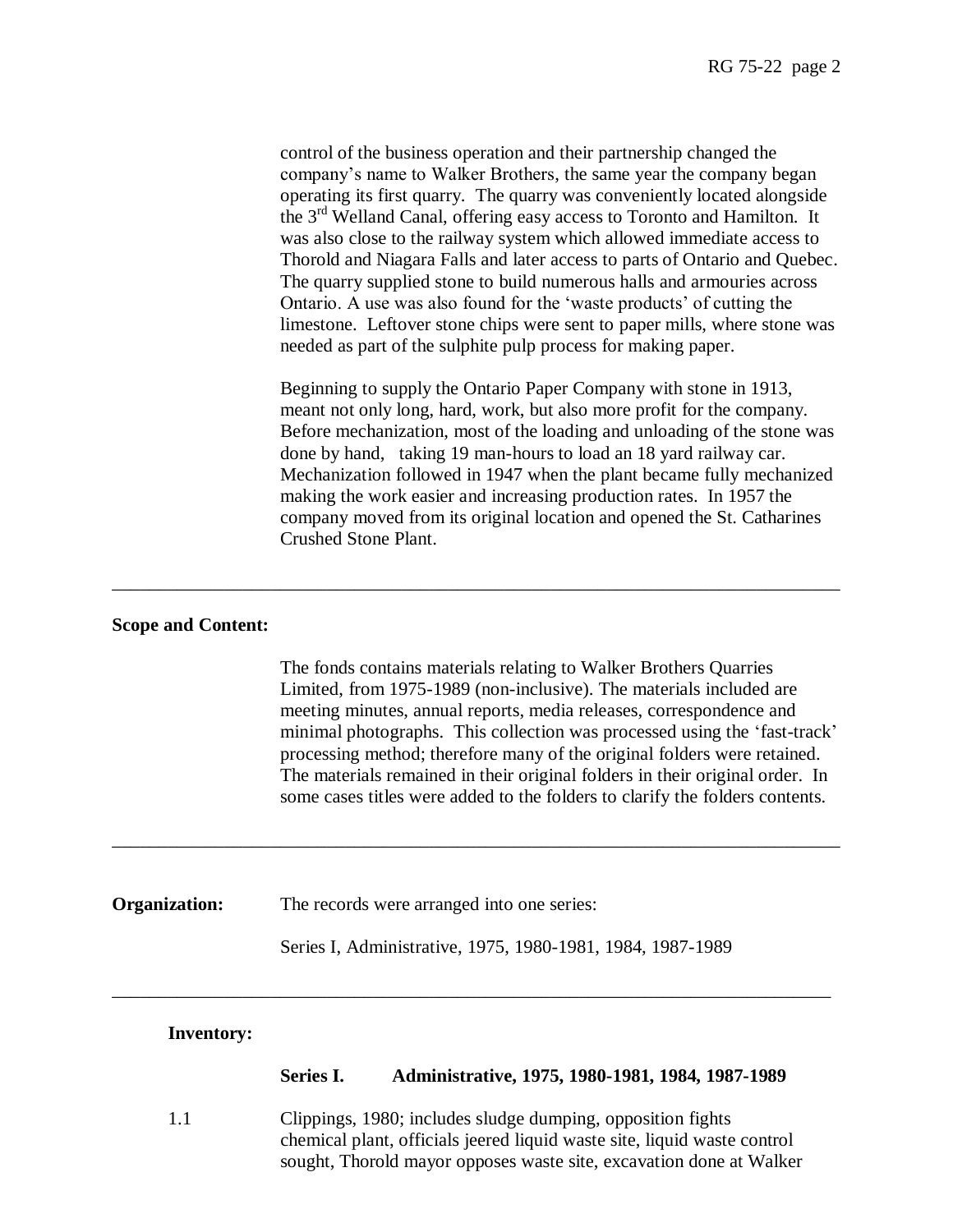quarry, MLA attacks waste dumping, Ministry official presses for restrictions at landfill site, waste violation charges urged, Swart says quarry issue could topple Davis government, information on "closed meeting", Niagara plant won"t store PCBs, Innovative techniques turn quarry into diversified pollution control plant, safety stressed at quarry waste disposal site, area firm to prepare environmental study, residents" fears, groundwater pollution feared, plant to turn waste into rock, concerned citizen"s group formed, Ontario forced to shelve liquid landfill ban, Thorold hires Brock professor to study disposal site plan, Thorold residents protest waste dump and waste referendum.

1.2 Clippings, 1980; includes opposition to waste site mounts, quarry making switch from oil separating business to enclosed tank system, expert fails to allay fears of waste plant, waste proposal is safe, waste carriers, Walker closes quarry after liquid is dumped, fire chief defends force"s capabilities, Love Canal fears felt in Chatham, Anti dump group praised, quarry rejects cannery pulp, quarry tanker dig, alternate dump sought by canners, Woodington faces charges, Ontario gets tough on illegal waste dumping, no charges laid in dump site investigation, sludge affair, toxic Toronto waste dumped in Quebec, environment ministry knew about dumping past limit, Norris Walker responds to charges, liquid waste found at quarry, firm may face loss of waste license, fear of liquid waste puts focus on Cayuga, Parrott freezes quarry proposal, Waste sites biggest Great Lakes threat, plan would ship PCBs overseas, Falls company dumps proposal to ship PCBs to Europe, waste disposal probe ordered and demand for the resignation of Environment Minister John Roberts.

- 1.3 Clippings, 1981; includes quarries may not face charges, quarry firm sues CTV news program, council endorses Walker dump and negotiators hope to avert Stelco walkout.
- 1.4 Correspondence and flyers, 1980; includes a proposed statement by the Thorold Chamber of Commerce, *The Insider, Inside Canada Public Relations, energy report no.14, ramifications of Reagan's election for*  Canada, talks on liquid industrial waste, *Communique, Ontario Editorial Bureau Contact,* statements from Walker Brothers Quarries, results of police investigation into Walker Bros. Quarries, history of the present disposal site, NDP "s *Information,* and Hansard "roughs" re. disposal of PCBs
- 1.5 Correspondence and clippings, 1978-1980; includes statements from Norris Walker re. allegations made concerning solid waste disposal, a report to the Ontario Legislature concerning the Ministry"s review and investigation of Walker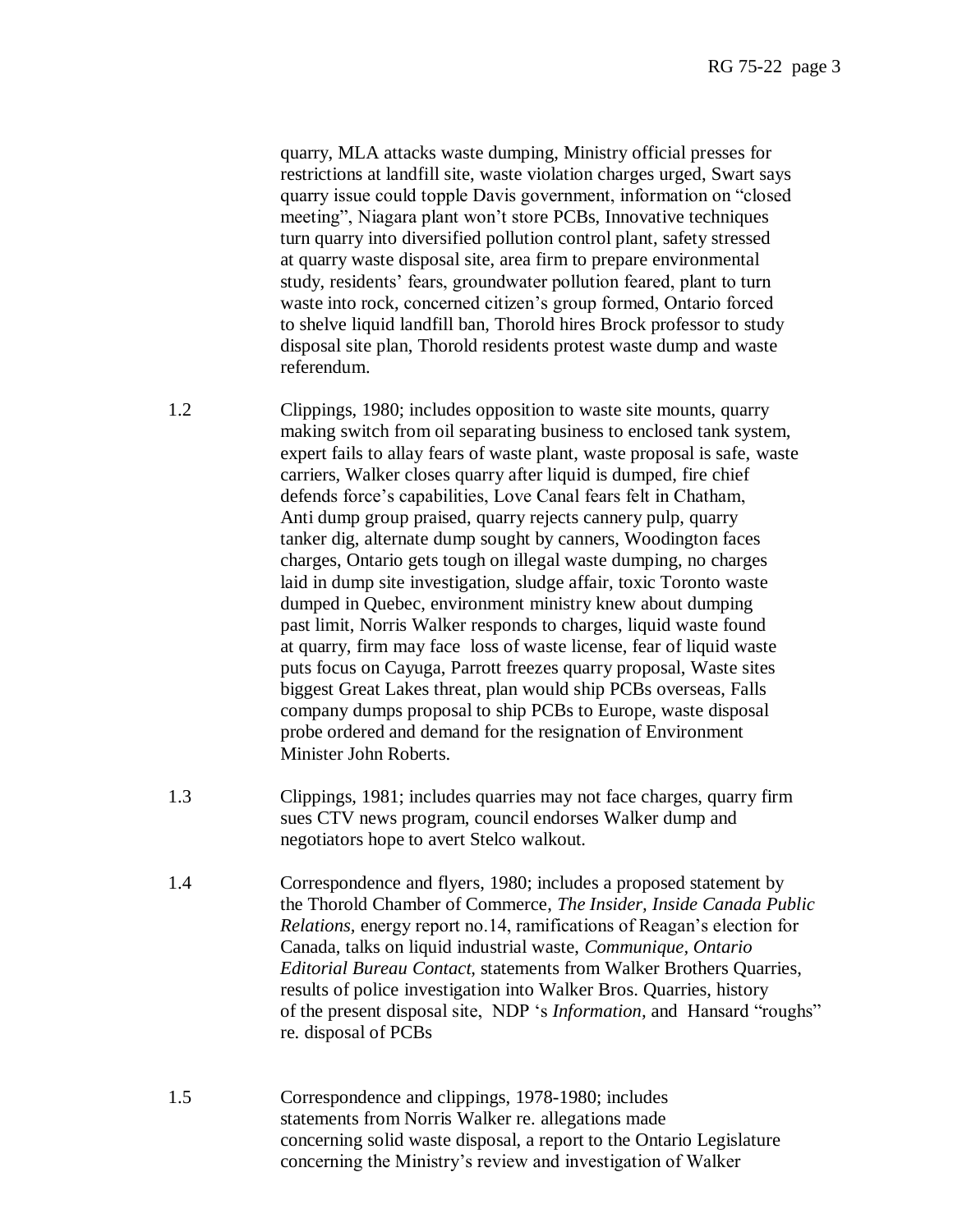Bros. Quarries, notes from the legislature regarding liquid industrial waste, transcript of two interviews carried on CBL radio, ex-worker pinpoints buried drums, correspondence from the law offices of Julian Porter and Donald Posluns, notes about hydroxide sludges and guidelines for Canadian drinking water.

- 1.6 Correspondence and flyers, 1981; includes *Official Report (Hansard)* in which Walker Brothers Quarries are exonerated, Ministry of Environment news releases, and a letter from the Public Works and Utilities Department regarding the disposal of solid waste.
- 1.7 Correspondence and clippings, 1984; includes N. Walker and quarries win \$1 million suit against CTV network and a transcript of questions for the jury in the Supreme Court of Ontario in the case of Norris Walker and Walker Brothers Quarries Ltd. and CTV Television Network Ltd.
- 1.8 Correspondence and media releases, 1987; includes a flyer on Walker Industries, the Thorold High School reunion, notes on the Thomas B. McQuesten biography and book launch, Rodman Hall"s gardens, *Welland Canals Society* pamphlet and *Accepting New Opportunities is the Key to Survival.*
- 1.9 Correspondence and clippings, 1987; includes A history of Walker Brothers Quarries Ltd. written by Sheila M. Wilson, an article from the Hamilton Spectator entitled *Parties in the Garden*, notice of withdrawal of application to set up a transfer station for solid wastes in Fort Erie, Walker Brothers Quarries milestones and *Reflections* by Norris Walker presented at the Centennial dinner.
- 1.10 Correspondence and clippings, 1987; includes Centennial planning update, *1887: A Memorable Year*, memo regarding a new garage building and parkette to be built by Thorold Hydro, *Movers and Shakers* in Hamilton's history, a career summary of Roland H. Barnsley and a biography published on *Ontario's Forgotten Builder* (Thomas B. McQuesten).
- 1.11 Correspondence and clippings, 1987; includes *St. John Ambulance Opens its New Home, Start Planning for Spring, Swat team provides 24 Hours Protection, Swim Meet is International Success, Homes a Source of Hazardous Wastes, Can Quarries be Recycled* and the McQuesten book launch,
- 1.12 Correspondence, 1988; includes information on the Canada-wide quilt show, McQuesten book launch and the opening of Walker Botanical Gardens.
- 1.13 Correspondence, clippings and media releases, 1989; includes Lincoln and Welland Regiment memorial, *Anybody want to buy 95,000 Tonnes of*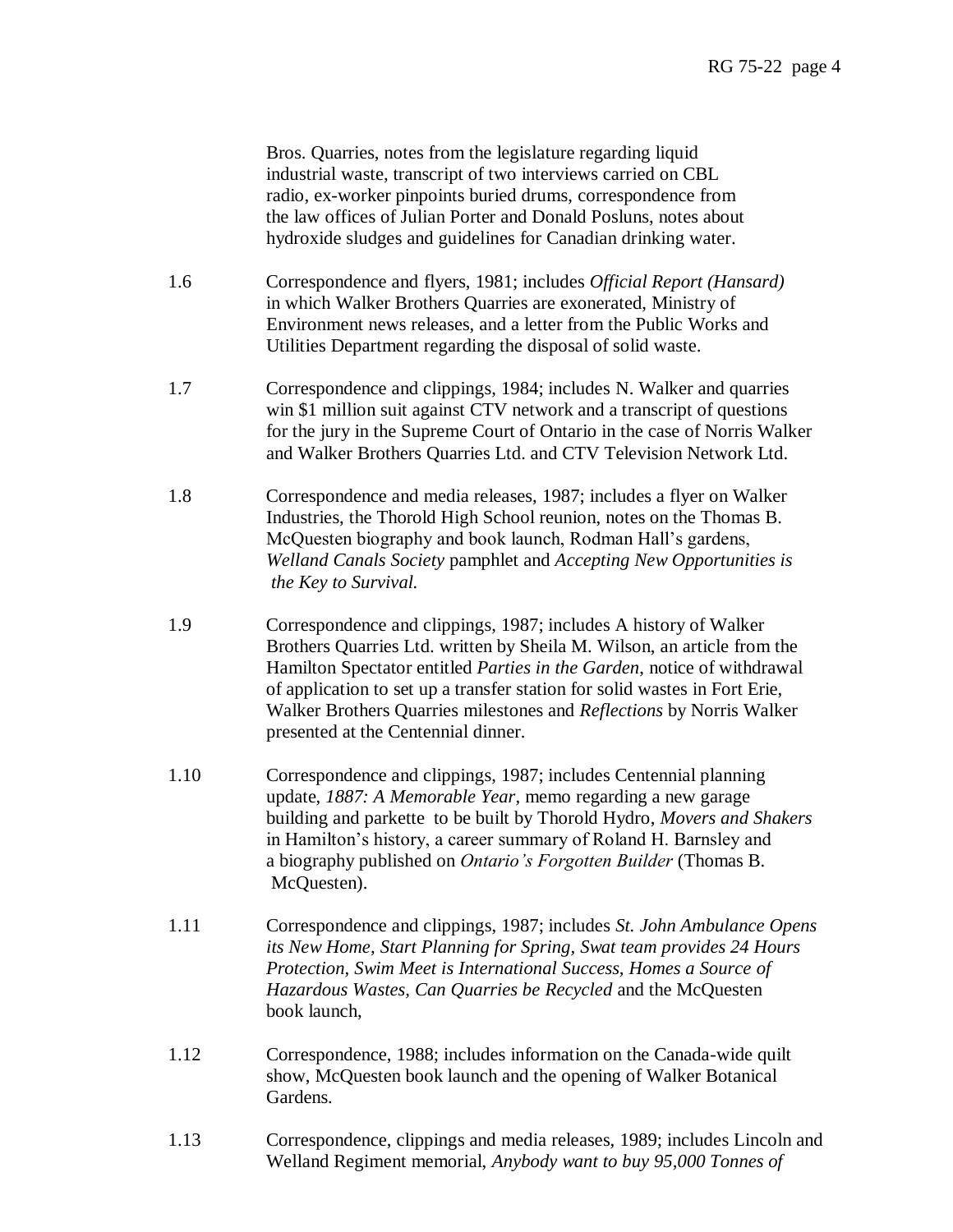*Waste?* article, *Laidlaw Chief Fears Political Feud Could Sink Recycling Project* article, *New trash transfer station opens* article and information on the Norjohn Transfer System Limited in Burlington.

- 1.14 Media releases, 1987; includes *Let's Talk Business, Rodman Hall's unique garden a "delight",* information on the swim meet, *Welland Canals Society, Good Roads Needed, Swat team provides 24 hour protection, Can quarries be recycled? Ontario's forgotten builder, Homes a source of hazardous wastes, For the service of mankind, John Fisher: Mr. Canada,* The Centennial dinner, Career summary of Roland H. Barnsley, article on Walker Brothers" centennial, *John Fisher: Mr. Canada,* A history of Walker Brothers Quarries and *Historic Henley bridge in peril.*
- 1.15 Media releases and correspondence, 1987; includes *Railways in the Niagara Peninsula, Reflections by Norris Walker (The Story of our Years), <i>1 st generation in North America, Let's Talk Business, Walker Industries – One Hundred Years, The Early Days…, Walkers to Double Quarry Production* and an article on John Walker, includes 1 b&w. photograph
- 1.16 Media releases and correspondence, 1987; includes article about Thomas B. McQuesten, *Officials pleased with response* (re. disposal of toxic waste), milestones, *Walker Bros. Quarries 100th Anniversary 1887-1987* flyer and Quarry function list.
- 1.17 Media releases and correspondence, 1988; includes notes on the opening and dedication of the Front Street Park and a list of Thorold Hydro- Electric commission representatives.
- 1.18 Media releases and correspondence, 1988; includes notes about a plaque for the Thorold Park, an article about Whitehern home (owned by McQuesten Family), Thorold Secondary School reunion, *Falls Firm adds Safety to New Landfill Design, Lewiston hires Winner in Battle to Stop Modern Expansion,* Donation to the hospitals of St. Catharines by the Walker Family, *Tale of Three Galleries, the Story of Walker Brothers Quarries* and *A guide to Walker Botanical Garden.*
- 1.19 Media releases and correspondence, 1989; includes a request to the City of Niagara Falls for a zoning amendment and to Niagara Region for an adjustment to the Region"s official plan, news release regarding industrial monitoring regulation, article regarding waste transfer station in Fort Erie, and *Norjohn Transfer Systems Limited* flyer, includes 1 col. negative.
- 1.20 Meeting, dust disposal, 1975, 1977, 1979

\_\_\_\_\_\_\_\_\_\_\_\_\_\_\_\_\_\_\_\_\_\_\_\_\_\_\_\_\_\_\_\_\_\_\_\_\_\_\_\_\_\_\_\_\_\_\_\_\_\_\_\_\_\_\_\_\_\_\_\_\_\_\_\_\_\_\_\_\_